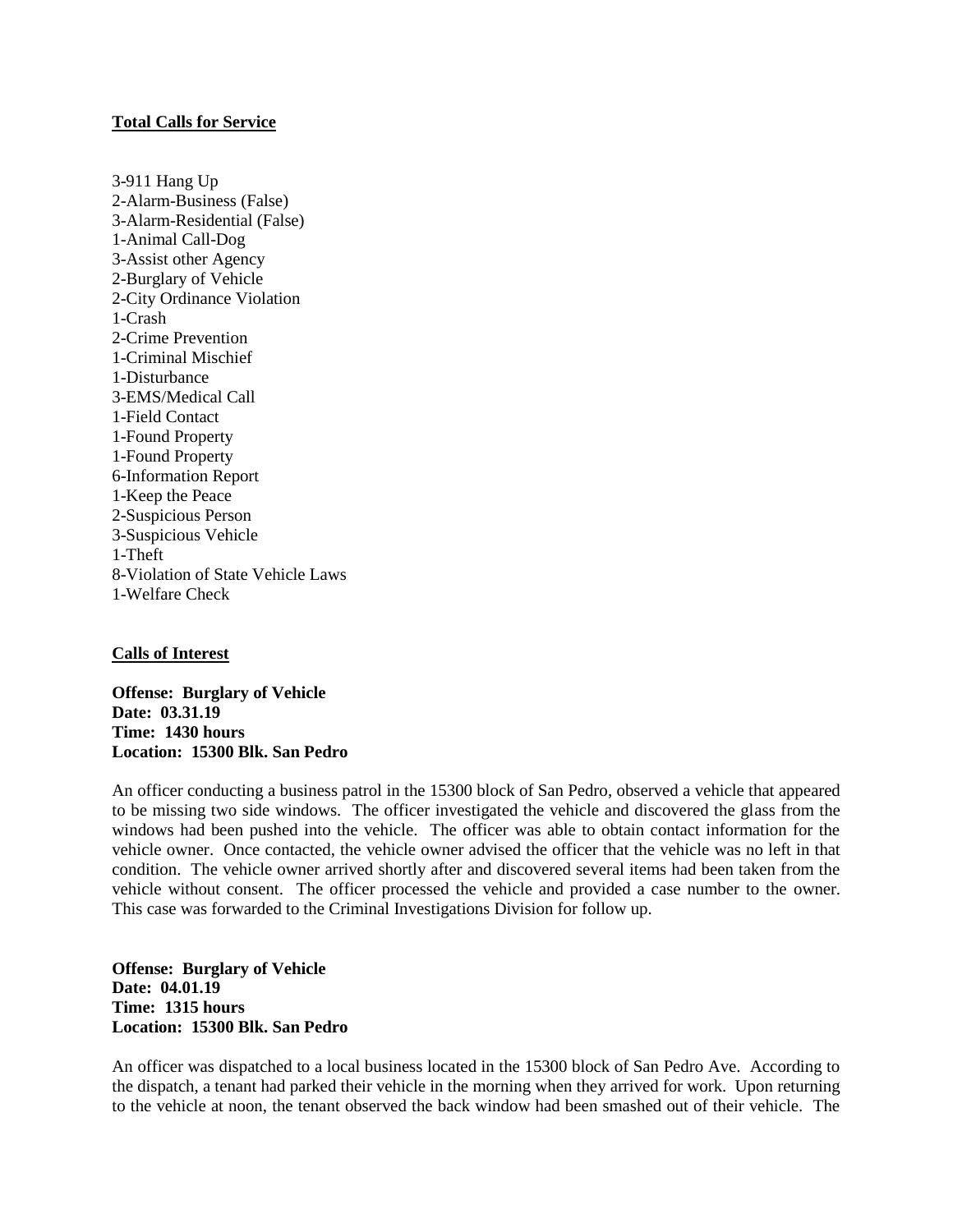tenant advised several articles of clothing had been removed from the vehicle without consent. The officer processed the vehicle and provided a case number to the owner. This case was forwarded to the Criminal Investigations Division for follow up.

**Offense: Criminal Mischief Date: 04.01.19 Time: 0956 hours Location: 15300 Blk. San Pedro**

A local business in the 15300 block of San Pedro requested an officer for a report of Criminal Mischief. According to the caller, an unknown person had defecated on the door to one of the suites. There were no cameras or suspect information available. A Patrol By was initiated for the business to prevent further mischief.

**Offense: Found Property Date: 04.03.19 Time: 1730 hours Location: 15600 Blk. San Pedro**

Officers' was dispatched to a local business located in the 15600 block of San Pedro Ave. Upon arrival, contact was made with the manager, who stated a handgun was discovered in one of the rental vehicles. The officers' removed the firearm and checked the serial number. The return showed the firearm was not stolen. The officers' were able to get in contact with the previous individual who had rented the vehicle. This individual stated they had left the firearm in the vehicle and had proof of ownership. The firearm was brought to the police department and secured until the owner was able to make the location to retrieve it.

**Offense: Keep the Peace/ Criminal Trespass Warning Date: 04.04.19 Time: 1451 hours Location: 15700 Blk. San Pedro**

A local business located in the 15700 block of San Pedro Ave. requested an officer to keep the peace at the business. Upon arrival, the officer contacted the business owner, who stated an employee had been terminated and was on the way to the business to collect their personal items left at the business. The business owner had boxed up the items and left them outside the front door. The ex-employee arrived shortly thereafter and collected the items. The business owner requested a Criminal Trespass Warning be issued against the ex-employee so that they would not return to the business. Upon completion, no further action was required.

## Just a reminder from your Crime Prevention Section

If you would like a home inspection from our Crime Prevention officer, please call City Hall and ask for Sergeant Ben Richard to schedule an appointment.

If you need fingerprint cards taken you can have them done at City Hall during normal business hours.